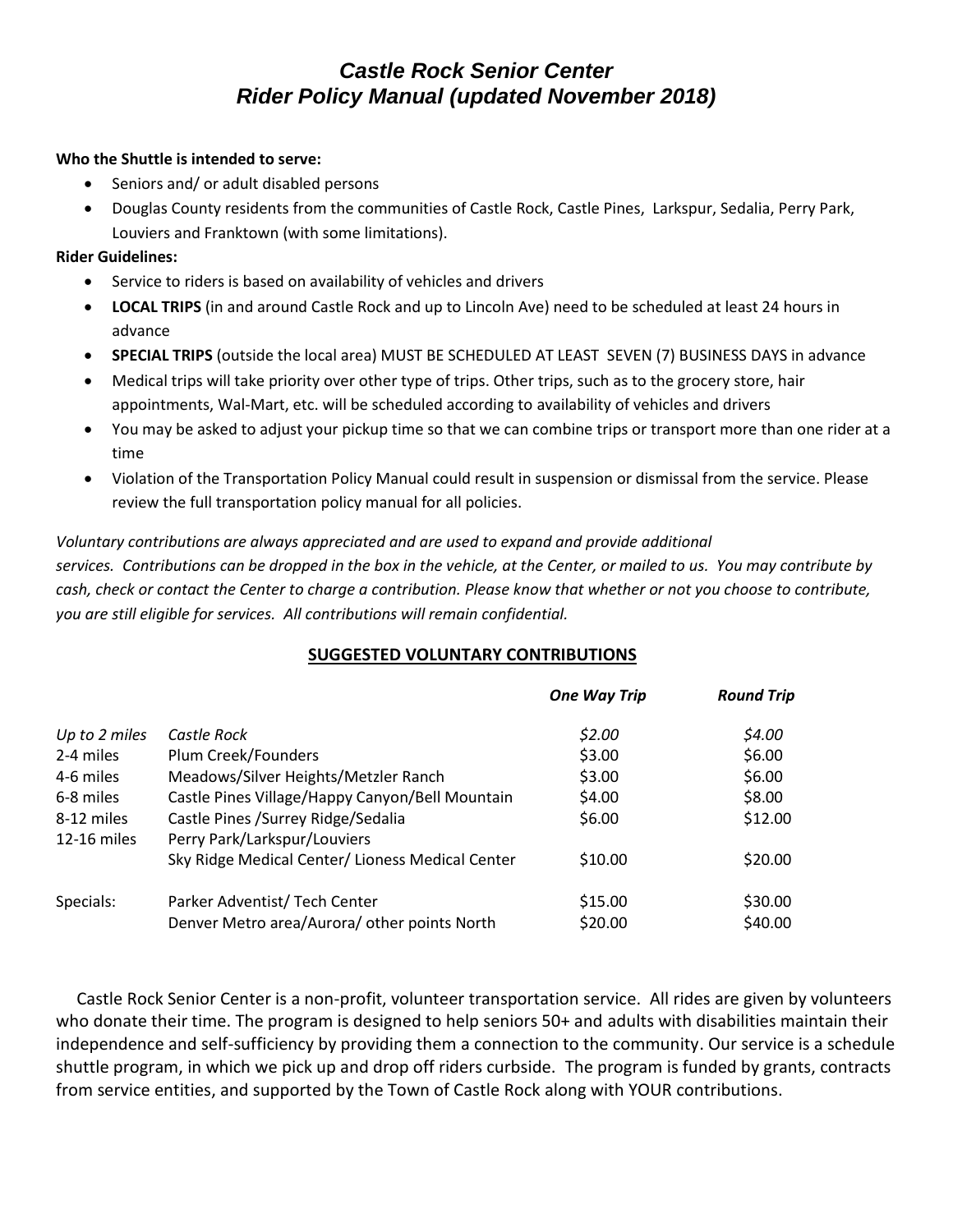## **Area of Service**

The Center's service area in Douglas County includes Castle Pines, Louviers, Sedalia, Larkspur, Franktown and Castle Rock (with some limitations). The Center provides transportation for medical appointments, to congregate meal sites, grocery shopping and other local priorities. We also provide transportation into the greater Denver Metro area for medical appointments.

## **Scheduling**

Reservations are taken by a staff member Monday through Friday from 8:30 a.m. until 4:00 p.m. Please call 303-688-9498 to speak with a staff member. All ride requests must be made with a staff member; please do not contact a volunteer driver to schedule a ride, as they will not be acknowledged by our transportation program. Please call at least 24-48 hours in advance of a local trip. For medical trips in the metro Denver area, we ask that you schedule your ride as soon as you make your appointment; it must be made **at least 7 Business** days in advance, but more time is greatly appreciated to reserve a vehicle and secure a driver.

Riders are responsible for calling before the end of the month to schedule all reoccurring rides. NO rides carry over to the next month.

Please make sure that you have all the important information concerning your rides when making a request. If you do not have all the information, the ride will not be submitted for scheduling until all information is received. (i.e., date of ride, address and name of destination, building numbers, suite number, doctor's name, doctor's phone number, time of appointment, etc.)

**\*\*** Please note that if you are having a medical procedure that requires someone to sign for your release, you will need to make arrangements to have someone with you (must be a registered rider with us) or someone else pick you up. Our drivers **CANNOT** sign for your release from a doctor, surgery center or hospital.

## **Cancellations and No-shows**

## *A MINUMUM OF 24 HOUS IS NEEDED FOR ALL CANCELLATIONS.*

Riders who frequently cancel rides at the last minute or do not take scheduled rides without notice (noshow) may be suspended or dismissed from the service. We realize that ride cancellations are sometimes necessary and unavoidable. When someone cancels a ride the same day they are scheduled to be picked up, we often cannot reach the volunteer in time to let him or her know the ride has been canceled and the volunteer ends up making an unnecessary trip. This is very frustrating to the volunteers. And, because we are usually full, these situations prevent someone else from being able to get the ride they need.

## **Extra stops and Changes in Destination**

Do not ask the volunteer driver to make extra stops, unless medical related (i.e.: Rx pick up, lab work, etc.) You may request at the time of reservation to make up to two stops a day. Drivers' generally do not have time available for unscheduled stops. If you need to make extra stops, please make arrangements in advance with a staff member when you make your appointments. Excessive requests for extra, unplanned stops or other changes affect the prearranged schedule. If you need to change your local destination, you must let a staff member know at least one day before the trip so we can notify the volunteers. Last minute changes are disruptive to the volunteer's time schedule and if a different volunteer is scheduled to take you home he or she may not know where to find you.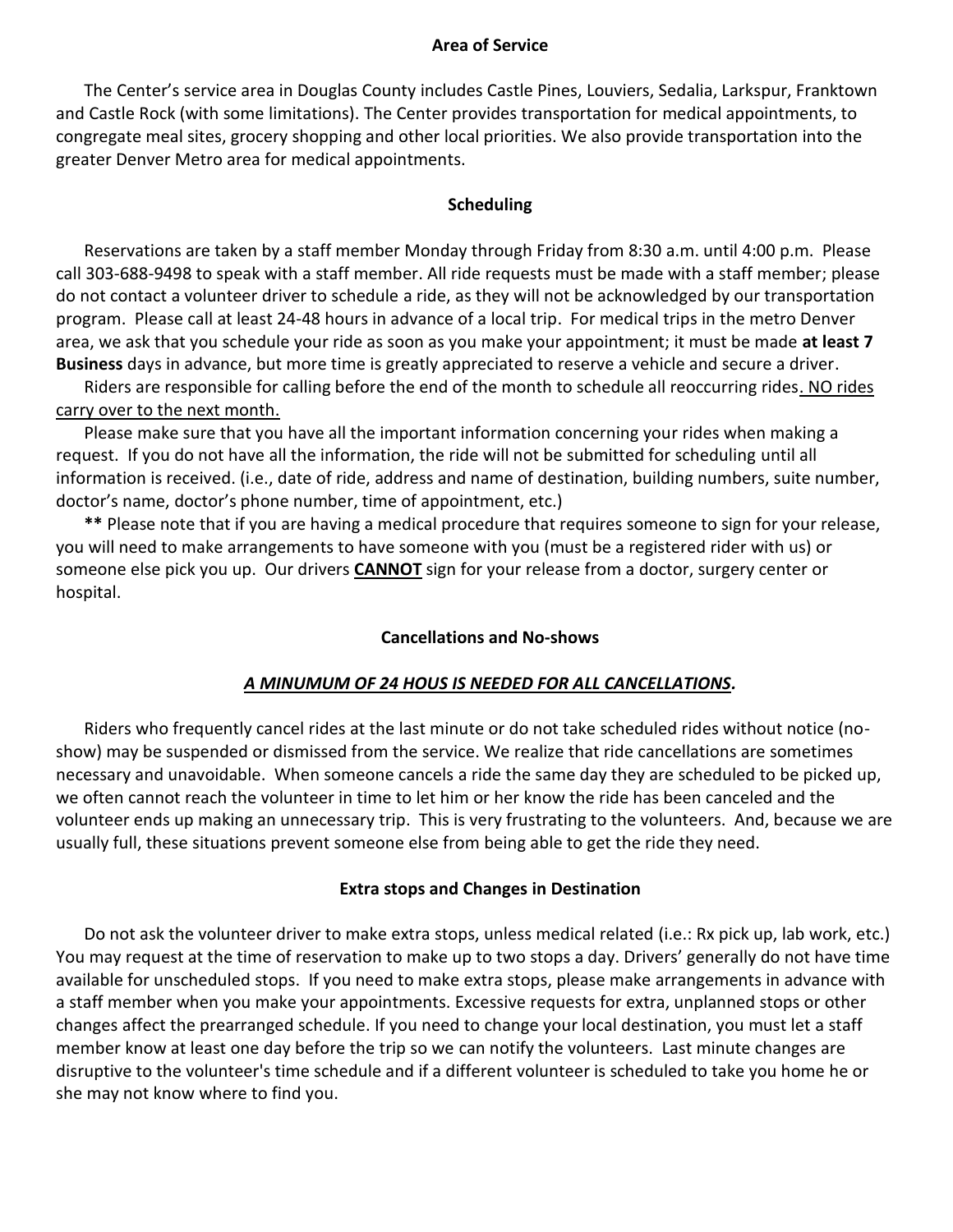## **Days and Times of Operation**

Our service is available Monday through Friday from 9:00 a.m. to 3:00 p.m. Our first pick-up time is 9:00 a.m. Please do not make your appointments for 9:00 a.m. as you will not get there in time. Your last possible pick-up time to return at the end of the day is 2:45 p.m. You must be ready and waiting to be picked up at 2:45, no later. If you live in a rural area (i.e., Louviers, Sedalia, Larkspur, Franktown, Perry Park) your pick-up time will need to be even earlier to insure the drivers can get you home by 3:00 before returning the vehicles to the Center and doing the appropriate paperwork before going home for the day. Our normal business hours are Monday – Friday 8:30 a.m. – 4:30 p.m.

The Center is closed for the following holidays: New Year's Day, Martin Luther King Jr. Day, Presidents Day, Memorial Day, Independence Day, August Maintenance Week, Labor Day, Thanksgiving Day and the following day, Christmas Eve and Christmas Day. Holidays that fall on Saturday will be observed the preceding Friday. Holidays that fall on Sunday will be observed the following Monday. For the safety of our volunteers, staff and riders, we may close the Center during inclement weather; this could occur prior to the start of the business day or during the day. In these cases we will make every effort to get you home.

Staff members are available in the office Monday through Friday from 8:30 a.m. until 4:30 p.m., they will be happy to take your ride requests. Should there be any issues with your request a staff member will call you as soon as he/she detects any issue. If you need to leave a message outside of our business hours you may leave a message on our main number 303-688-9498. Someone will return your call as soon as possible and during regular business hours. \*Please remember we need 24 business hours for all local ride requests.

Although we at the Center make every effort to have someone available at this number during regular business hours, sometimes that is not possible. Please leave a message.

## **Pick-up Times and Wait Policies**

**Please leave a window of 15 minutes before and after your pick-up time for the volunteer driver.**  Sometimes a volunteer may arrive early so it is important for you to be ready. When a driver is running early that provides a time cushion for later trips in case there is an unforeseen delay or other circumstance. However, the volunteer may also be a little late getting to you due to traffic, weather, trains, or the tardiness of other clients. It is a good idea to allow enough time before your appointment to account for these rare instances. Only if the volunteer is more than 15 minutes late should you call the Center to advise us of the situation.

Please watch for the Volunteer driver, who can be identified by the vehicle toppers and or signs on the car. If you cannot see the car from your pick up location, please let the receptionist know. Then it can be noted on the drivers' schedules to call you upon arrival. To avoid disrupting the schedules of other riders, the volunteer cannot wait more than five minutes for you after the scheduled pick-up time.

## **Conduct**

Inappropriate conduct will not be tolerated and may result in denial of that particular ride, suspension, or dismissal from the service. Examples of inappropriate conduct are: intoxication, physical abuse towards staff, volunteers or other passengers, arguing and verbal abuse, threatening the driver or fellow passengers, use of foul language, or sexual harassment. If a rider shows any examples of such inappropriate conduct, service may be denied to them. Inappropriate conduct will be reported to the Transportation Coordinator and/or the Director, so proper action can be taken. Volunteers have the right to refuse any rider due to inappropriate behavior or in circumstances they feel will jeopardize safety.